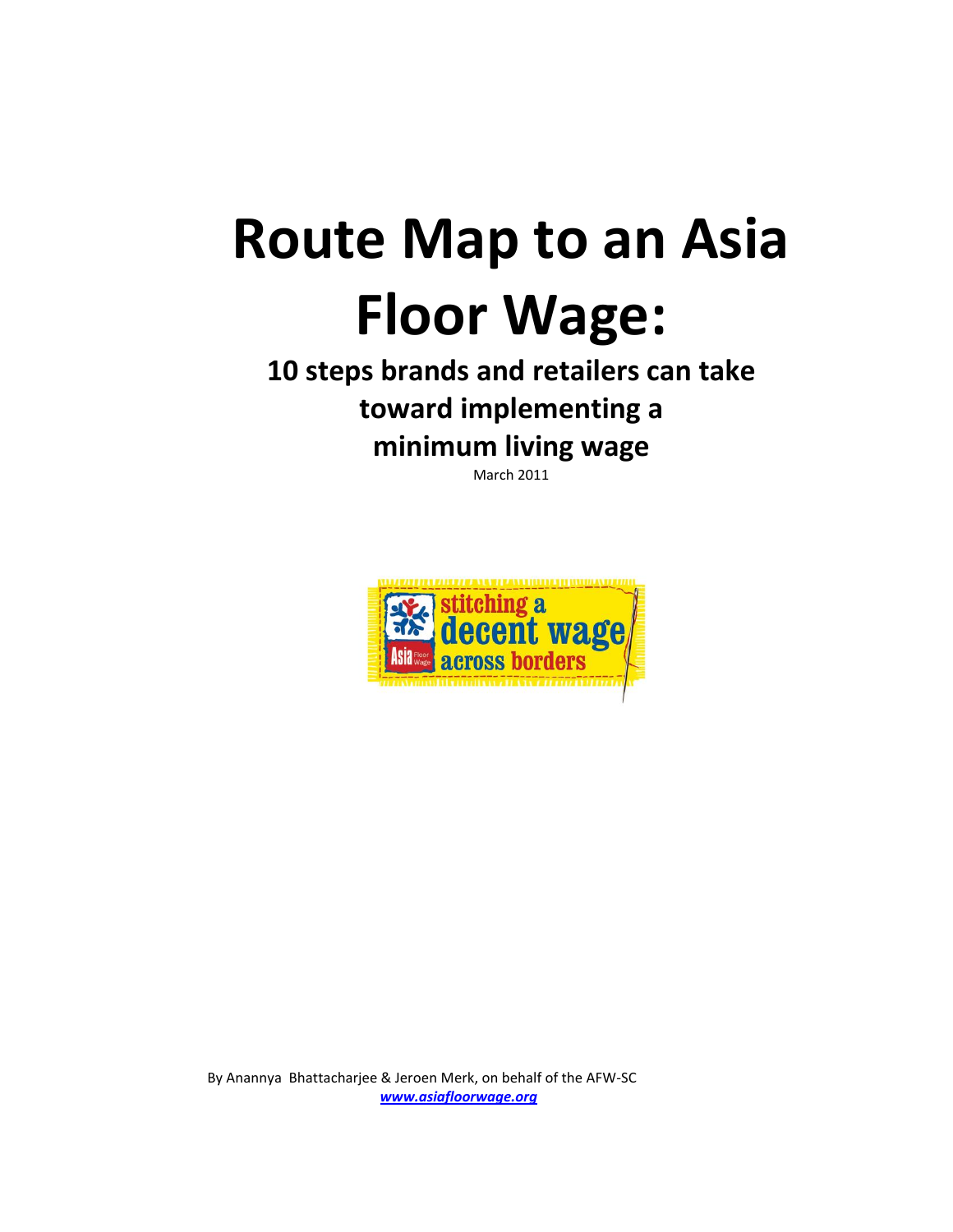### **Content**

| 2. Promote respect for freedom of association, a precondition for a living wage 5 |  |
|-----------------------------------------------------------------------------------|--|
|                                                                                   |  |
| 4. Publicly endorse AFW as a benchmark for a minimum living wage                  |  |
|                                                                                   |  |
| 6. Conduct "AFW-pilot projects" involving suppliers and AFW partners  10          |  |
| 7. Write to sourcing countries's governments to advocate for the AFW  12          |  |
|                                                                                   |  |
|                                                                                   |  |
| 10. Present a road map with a concrete timeline for the achievement of the AFW15  |  |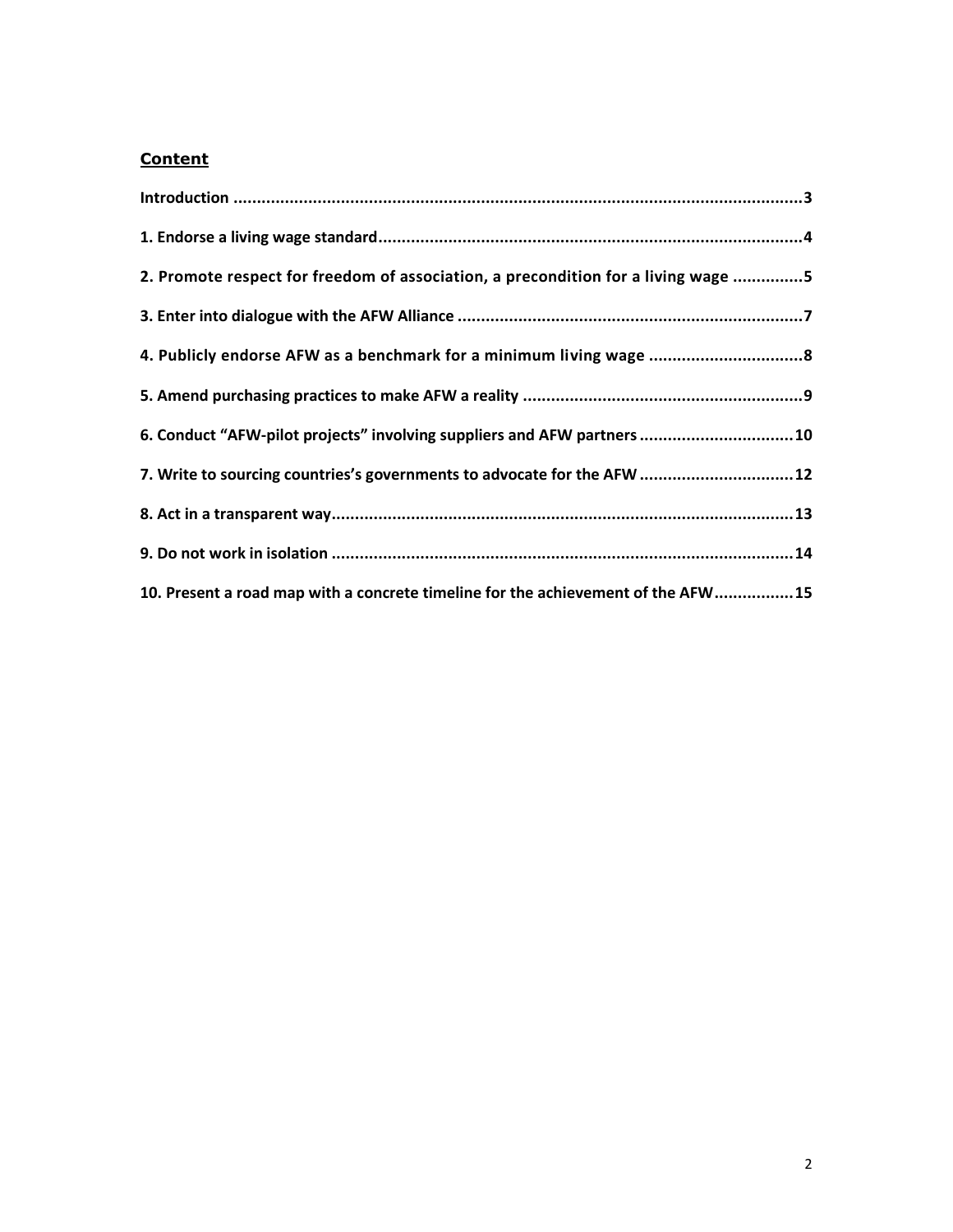## <span id="page-2-0"></span>**INTRODUCTION**

A living wage is the cornerstone of decent working conditions. A living wage must be an inherent and inextricable core element of any truly sustainable corporate accountability framework. So, even if a company behaves in an environmentally responsible manner or takes steps to ensure that worker rights are respected in certain areas, for example, by promoting strong health and safety procedures, this would still not be enough for them to be able to claim responsible corporate behaviour.

Insufficient wages mean that workers, families and communities who depend on wage labour for their well-being cannot lead a dignified life. Hence, the living wage issue is a crucial test for global buyers to effect improvements in the working conditions throughout their garment production chains. $1$ 

Once they have been exposed to public criticism of the poor working conditions they have tolerated, most global buyers have responded by adopting codes of conduct. These codes state minimum standards for worker rights. But while there is a growing consensus among large brands and retailers to support minimum standards regarding "decent work" as established by the International Labour Organization (ILO), little progress has been made to ensure that workers actually receive a living wage for their labour.

**The Asia Floor Wage campaign was launched on October 7, 2009.**

**More information on the AFW campaign available at: [www.asiafloorwage.](http://www.asiafloorwage/)**

**An introduction to the Asia Floor Wage Alliance and how it defines and calculates a living wage is available in the report:** *Stitching a Decent Wage Across Borders* **at: [http://www.asiafloorwage.org/R](http://www.asiafloorwage.org/Resource-Reports.html) [esource-Reports.html.](http://www.asiafloorwage.org/Resource-Reports.html)**

The Asia Floor Wage Alliance, which brings together a broad range of labour organisations from India, Bangladesh, Cambodia, Indonesia, Sri Lanka, Thailand, China, and Hong Kong and various organizations from consumer countries, seeks to change this through its campaigns for a minimum living wage. Together, these groups have managed to create a floor on the race to the bottom to prevent further wage competition between Asian garment-exporting countries.

This document outlines **10 recommendations** for global buyers (brands and retailers) that will help achieve the Asia Floor Wage (AFW). The proposed recommendations should not be considered individually and should instead be combined to form a road map. There is no magic bullet regarding the implementation of the AFW, but it should be the result of serious engagement of several (if not all) of this document's recommendations.

The AFW alliance will request that global buyers respond to these recommendations and come up with a public assessment. This will demonstrate that many global buyers have taken initial steps toward a living wage. It will also separate the wheat from the chaff; essentially distinguishing between those who are serious about implementing the AFW and those who continue to pay poverty wages.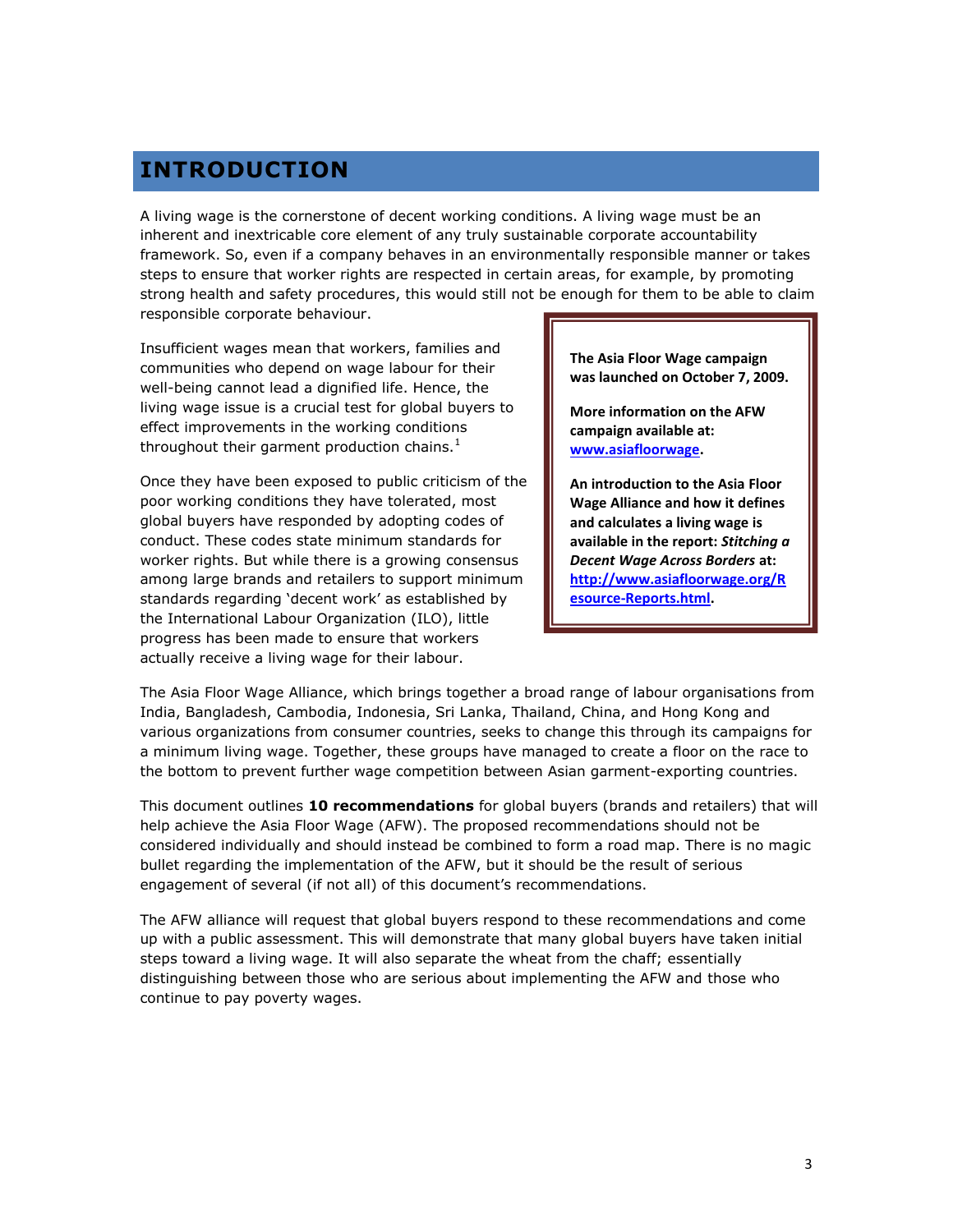## <span id="page-3-0"></span>**1. ENDORSE A LIVING WAGE STANDARD**

#### *What's the problem?*

While most global buyers have adopted a code of conduct that reflects a set of labour standards, only a minority have actually endorsed a living wage standard. Instead, most of the codes refer only to minimum or prevailing industry wages. This is problematic because legal minimum wages often fail to protect workers and their dependents in low-wage occupations.<sup>2</sup> The same is true for prevailing wages, which, in the garment industry, may be higher than the legal minimum wage but usually still fall short of a living wage based on local standards. In many Asian countries, legal minimum wages even fail to meet government-established poverty benchmarks.<sup>3</sup> This is problematic because a living wage is the cornerstone of decent working conditions.<sup>4</sup> That means a living wage must be an inherent and inextricable core element of any truly sustainable corporate accountability framework. No company can claim to produce ethically as long as wages fail to meet the basic needs of workers and their families.

#### *The AFW's position*

The bottom line is fairly simple: insufficient wages mean that workers, families and communities who depend upon wage labour for their well-being cannot lead a dignified life. Hence, for the AFW alliance endorsing a living wage principle is central to any credible corporate accountability program. Adopting a living wage provision shows that global buyers not only recognize the importance of a decent wage, but also recognize that minimum and prevailing industry wages are often insufficient. Of course, adopting a living standard is only a first step and will obviously not automatically lead to a higher wage. This requires an engagement strategy, which we discuss in the remaining part of this document.

#### *AFW alliance calls upon global buyers to:*

Adopt a living wage standard in their codes of conduct, that is applied to all workers affected by labour practices for which the company has some measure of responsibility.

#### *Signs of good practice*

Global buyers – including well-known brands and retailers – are increasingly subscribing to a living wage standard. These companies have often joined a multi-stakeholder initiative such as the Ethical Trading Initiative (ETI) or the Fair Wear Foundation (FWF). Social Accountability International (SAI) requires that its members (suppliers) pay a living wage.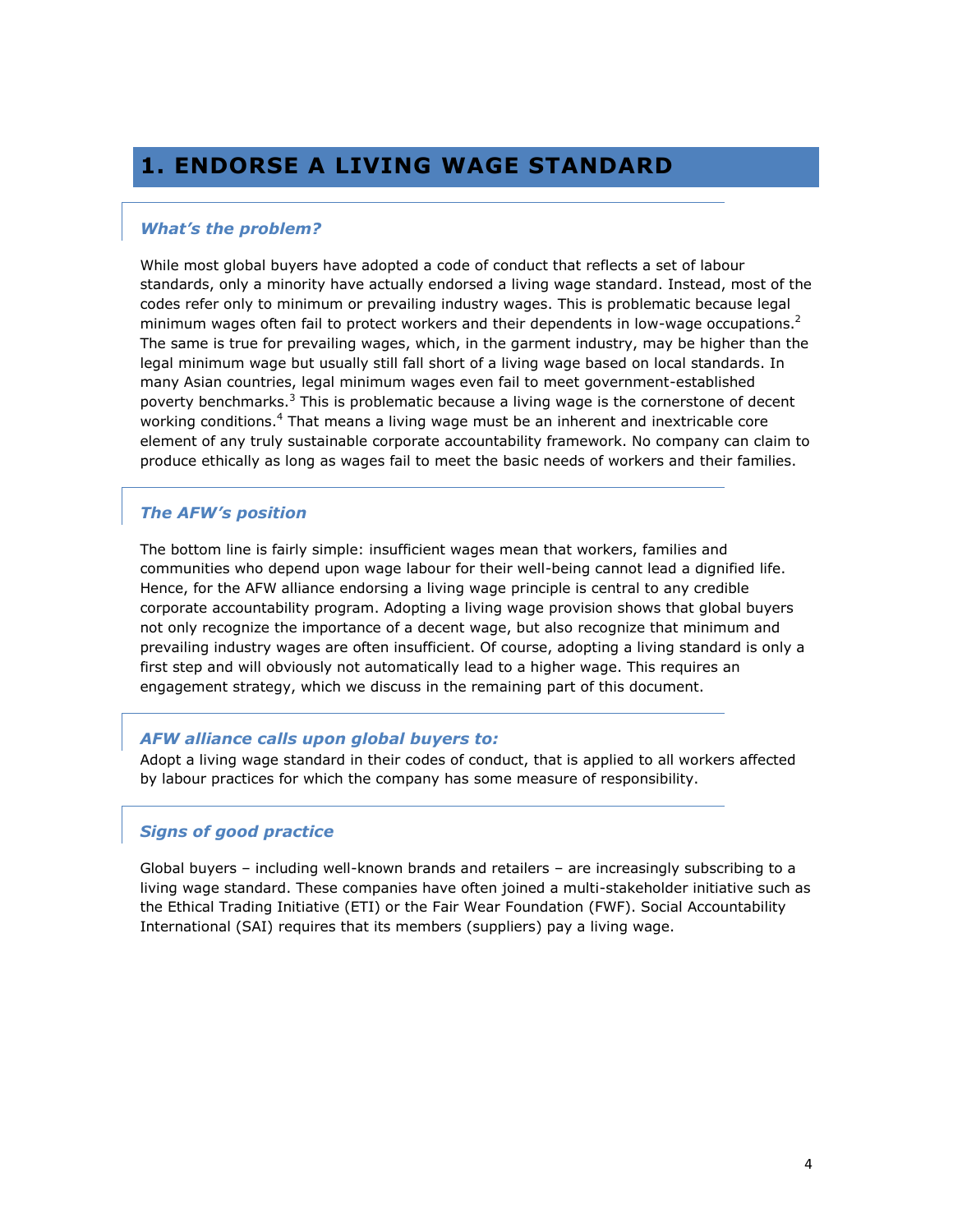## <span id="page-4-0"></span>**2. Promote respect for freedom of association, a precondition for a living wage**

#### *What's the problem?*

Freedom of association and collective bargaining are two of the fundamental rights of all workers, as agreed during ILO negotiations. They are often referred to as 'enabling rights'. This means that when these rights are respected, workers can use them to ensure that other labour standards, including a *living wage*, are upheld. Unfortunately, workers face many barriers to joining or forming a trade union. Many governments restrict, undermine, obstruct, or even outlaw independent trade unions. Employers often express a hostile attitude toward trade unions and frequently use a range of tactics to prevent unions from emerging, including intimidation, discrimination, firing, blacklisting, and even physical violence. As a result, few workplaces are covered by collective bargaining agreements. Even when unions are present, they often lack the bargaining power to negotiate adequate wages and benefits. This is because many employers operate on very low margins and they themselves lack the power to negotiate higher prices from their buyers. They also argue that any wage increase would be detrimental to their profit margins resulting in the closure or relocation of production facilities. As a result, statutory minimum wages tend to act as a ceiling rather than a floor for the majority of workers.

#### *The AFW's position*

The AFW campaign proposes a collective bargaining strategy in an industry dominated by global buyers. The goal is to achieve the AFW through negotiations. While implementation will involve various institutions and agencies, enforcement will *only* be effective if union and workers representatives are part of the process. Thus, the right to organise is essential to the ultimate success of the AFW campaign.

Any success requires mature systems of industrial relations in which workers and their representatives play an active role in identifying and resolving workplace issues and can bargain in good faith with their employers to achieve higher wages and better working conditions. Global buyers should take steps to ensure that workers are not subject to dismissal, discrimination, harassment, intimidation, or retaliation when they join a trade union or participate in trade union activities.

However, continued patterns of abuse at sportswear factories suggests that more proactive and positive measures are needed to ensure that these abuses first of all stop occurring and that the chronic anti-union activities engaged in by management become illegal. The industry must facilitate the creation of a more positive attitude toward trade unions and their organising activities and a more positive climate in which workers are free to exercise their associational rights, rather than simply responding to crises after the fact.

#### *The AFW alliance calls upon global buyers to*

 Adopt a positive and proactive freedom of association policy and communicate this to workers in their own languages in the form of a 'Right to Organise Guarantee'.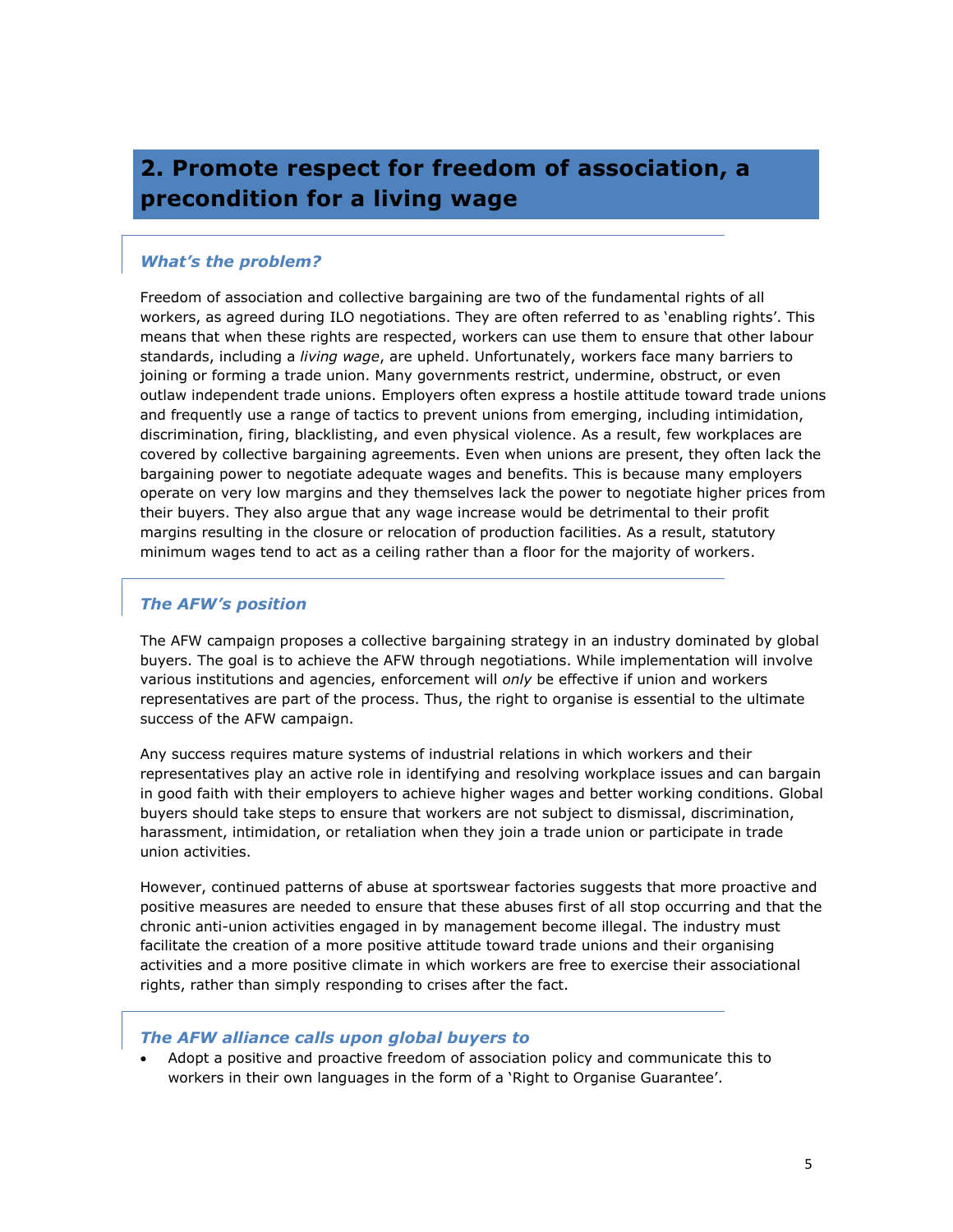- Ensure that all workers are aware of the freedom of association provisions through training and communication.
- Ensure that suppliers respect the workers" right to collective bargaining;
- Provide access and opportunities for unions to disseminate information to workers regarding freedom of association. This can be achieved by signing access agreements that would give local unions access to production sites.
- Ensure workers, their representatives *and* factory management that they will *not* relocate as a response to higher wage initiatives. It is essential that workers, unions and manufacturers be ensured that any collective bargaining agreements must enhance their businesses, not harm them.
- Set measurable incentives for example, preferential orders, long-term, stable supply contracts, measurable collective bargaining agreement premiums in unit prices – for factories that have a collective bargaining agreement with an independent trade union;
- Provide information (confidentially) about the unit price the buyer is paying for goods to workers' representatives engaged in collective bargaining negotiations with suppliers.

#### *Signs of good practice*

Several brands have started training employees on the right to freedom of association and have taken steps to promote freedom of association in supplier factories. Adidas, for example, has partnered with the ILO, the Manpower/Labour departments, and local industrial relations experts in various countries to provide training to workers, union officials and factory managers. Another positive example is Russell Athletic, which has issued a "Right to Organise Guarantee" to workers at all of its facilities pledging to respect workers" rights in the areas of freedom of association and collective bargaining.<sup>5</sup>

#### *What happens if the FoA and CB are restricted by law?*

Where Freedom of Association and Collective Bargaining are restricted by law, companies should take identifiable measures to promote genuine freedom of association within the country concerned, including engaging workers collectively to facilitate their self-organisation in ways that are consistent with the principles of Freedom of Association. This should include activities engaged in at suppliers with the goal of obtaining some of the positive benefits associated with an industrial relations system that genuinely includes collective bargaining. Some global buyers have supported the election of workers to participate in health and safety committees, productivity committees, or similar bodies.<sup>6</sup> Global buyers should call on all countries to formally ratify ILO Conventions 87 and 98 regarding freedom of association and collective bargaining. Nike, here, has set a positive example by writing a letter urging the Chinese government to ratify these principles. $<sup>7</sup>$ </sup>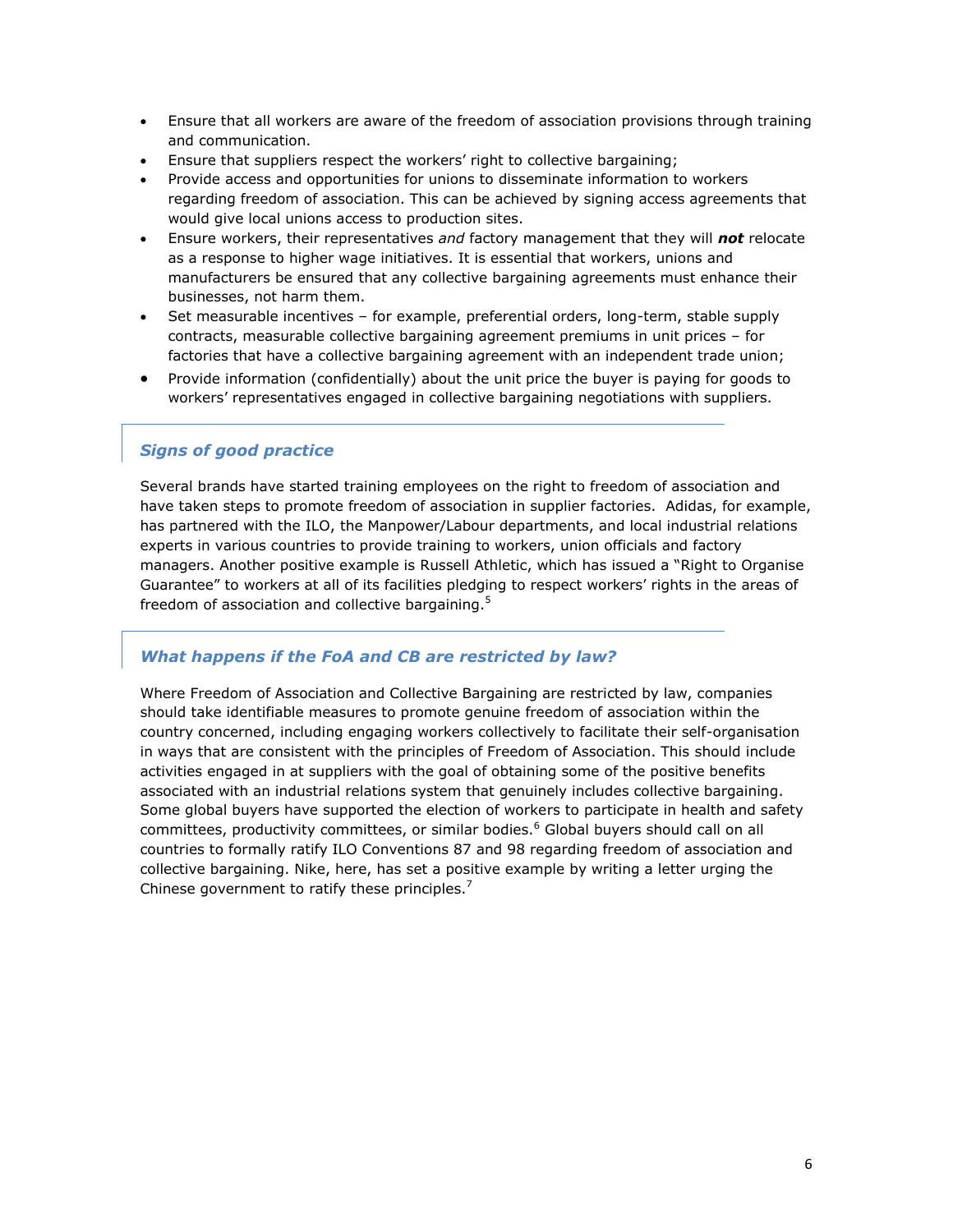## <span id="page-6-0"></span>**3. ENTER INTO DIALOGUE WITH THE AFW ALLIANCE**

#### *What is the problem?*

Too often workers are ignored in the corporate accountability programs of global buyers, even though they are the purported beneficiaries of code implementation and monitoring programs. Some brands interview workers in their auditing/monitoring efforts, or occasionally consult workers, but it is difficult to find concrete examples of serious dialogue – let alone negotiation – between global buyers and Asian-based worker representatives on worker rights issues, including wages. Many global buyers prefer to hire commercial auditing firms to investigate labour standards at supplier factories, and keep worker input to a minimum. This lack of worker participation undermines the credibility of these programs and thus this issue needs to be addressed.

#### *The AFW's position*

The AFW alliance believes worker involvement is a key consideration for any credible attempt to improve working conditions in general and wages in particular. This implies that workers and their organisations should be involved in any discussions involving the achievement of a minimum living wage and should have an active role in the design, implementation, and evaluation of programs that aim to improve wages. This level of dialogue can be organised in various ways and at different levels:

- On the *factory level*, global buyers could participate in and, if necessary, help facilitate – a dialogue between worker representatives and management on the achievement of a living wage (see also **recommendation 1**). This could lead to concrete action regarding the achievement of the AFW (i.e., through pilot projects, adjusting pricing mechanisms, etc. – see also **recommendations 5 and 6**);
- On the *national level*, global buyers could discuss progress strategies regarding wages on the national level with national AFW committees. This could be organised via roundtables, for instance;
- On the *Asian level*, global buyers could enter into discussions with the *Asian Bargaining Group***,** which consists of Asian unions in the garment-export sector. The ABG will approach global buyers regionally with the goal of creating various dialogue and negotiation mechanisms.

#### *The AFW alliance call upon global buyers to:*

Express a willingness to develop an Asia-level dialogue with campaign partners at factory, national and regional levels to discuss and develop concrete steps towards implementing the AFW in their supply chains (see also **recommendation 6** on pilot studies). The AFW secretariat will be able to introduce global buyers to local alliance members.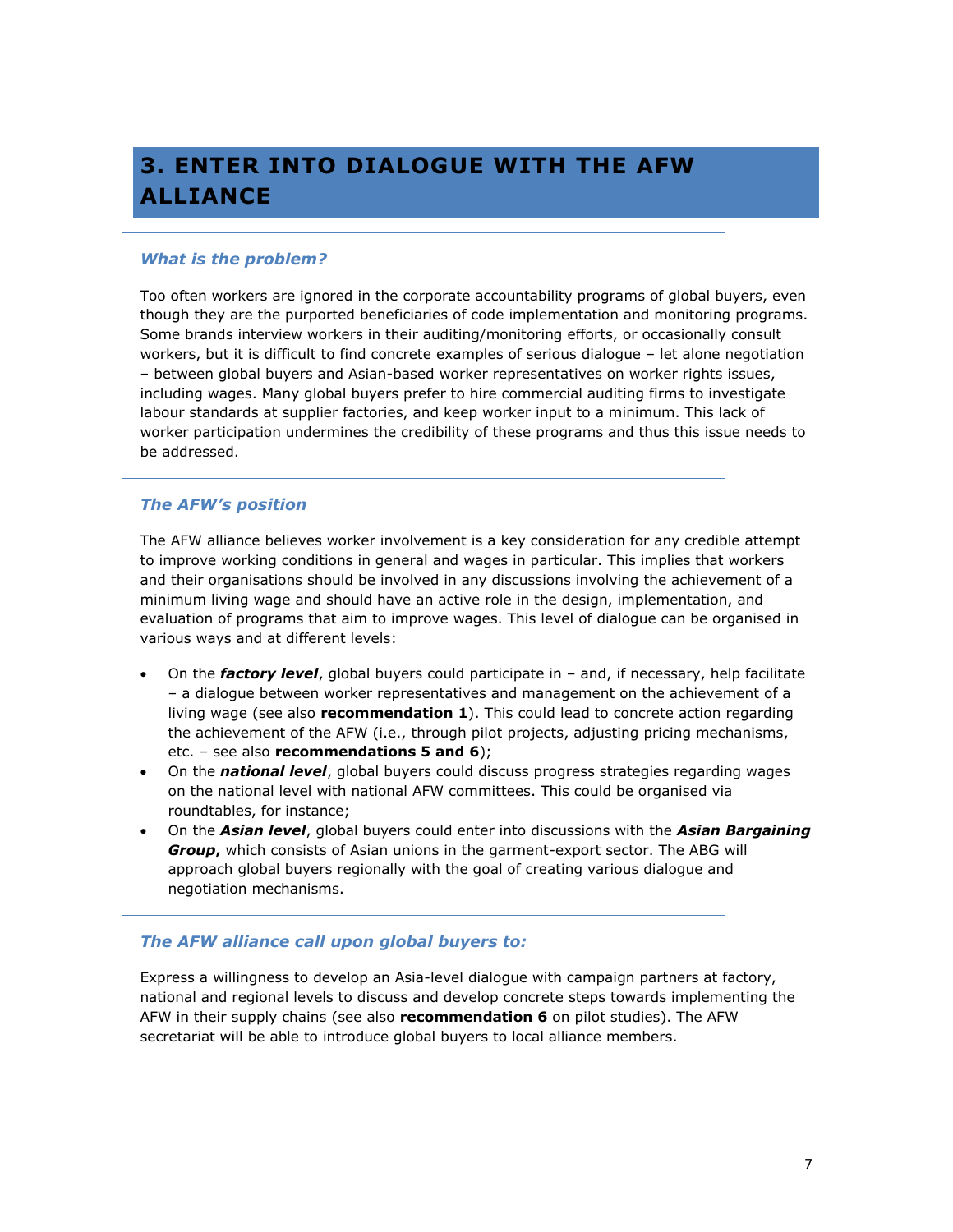#### *Signs of good practice*

Several global buyers have sought contact with the AFW alliance to discuss the proposal. This includes companies like Primark, Monsoon, Next, GAP, Adidas, Arcadia, New Look and Nike, and Puma.

## <span id="page-7-0"></span>**4. Publicly endorse AFW as a benchmark for a minimum living wage**

#### *What is the problem?*

Global buyers have long argued that there is no universally accepted definition of a living wage and no reliable method of calculation. As a result, they pointed out, there are no accurate figures against which they can benchmark the wages suppliers pay, except for the official minimum wage, which is problematic because it typically fails to meet basic human needs based on local standards and it considers the minimum wage as the starting point, and fails to encourage suppliers to pay higher wages. The minimum wage should be the floor not the ceiling. It is not surprising, therefore, that evaluations of the impact of codes of conduct show that progress on wages has been limited. $8$ 

#### *The AFW's position*

The argument that there is no accurate definition or calculation of a living wage is no longer valid: the AFW alliance has developed a clear definition and methodology of a minimum living wage demand.<sup>9</sup>

The AFW Alliance encourages buyers to endorse the AFW as a credible benchmark for a minimum living wage. As a first step, buyers should start by collecting information on the minimum wages paid by suppliers, prevailing industry wages, negotiated wages, all vis-à-vis the AFW benchmark. $10$ 



**Fig. 1. Wage ladder**

The collected information on factory wage levels can be

used to chart the wages on a (so-called) wage ladder (see fig. 1.). The second step involves utilising this information as a tool to push factories "up the ladder" in the direction of compliance with the AFW standard and award suppliers that meet a minimum living wage standard, for example, by giving them preferential status over suppliers that pay lower wages. Ultimately, buyers should communicate that the implementation of the AFW will be a condition for engaging a particular supplier. This information can further be used in discussions with AFW partners on how to improve factory wages (see **recommendation 3**) or as input for pilot studies (see **recommendation 6**).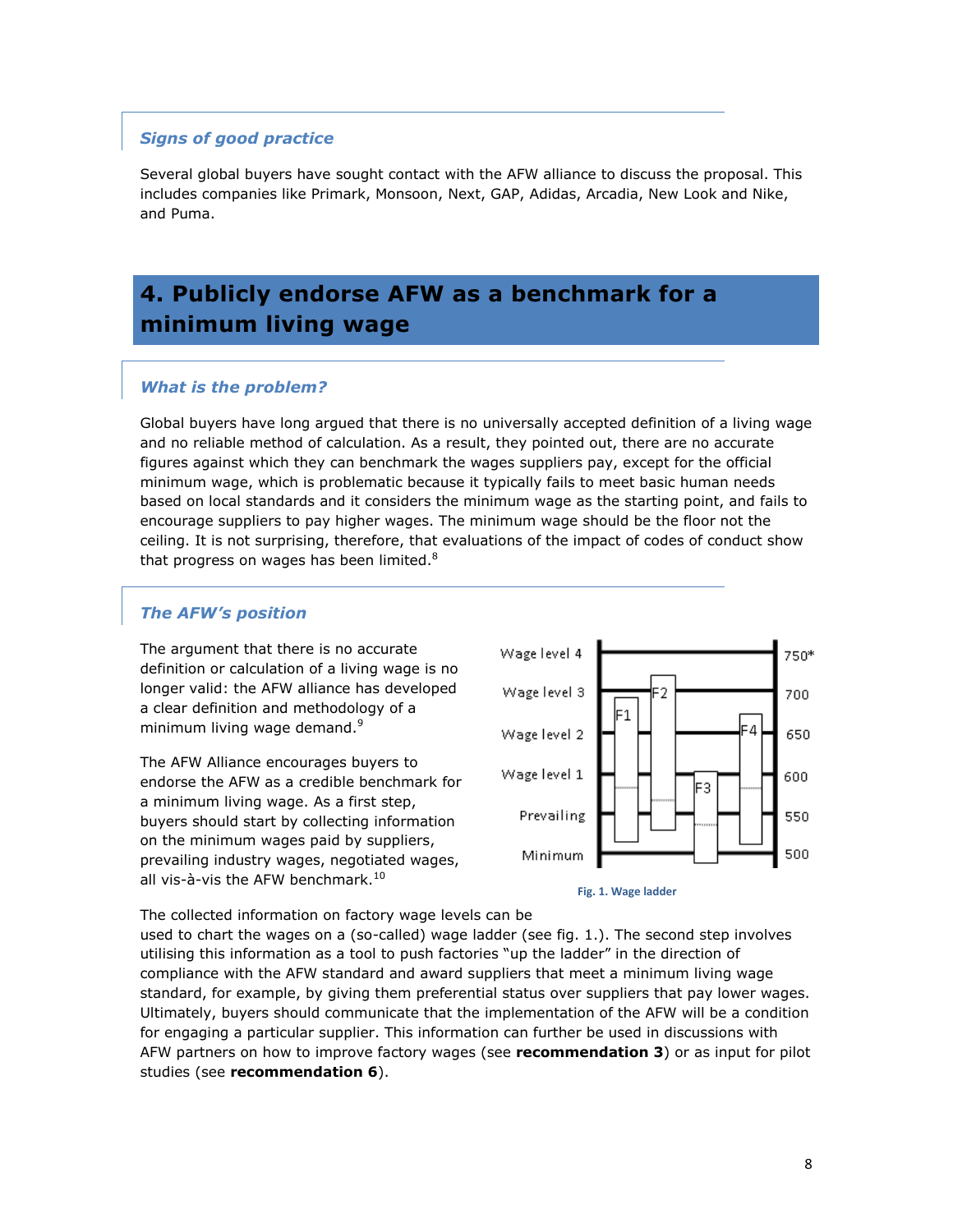#### *The AFW alliance calls upon global buyers to:*

- Publicly endorse the Asia Floor Wage as the minimum living wage level for Asia;
- Monitor suppliers against AFW benchmarks;
- Communicate to suppliers that implementation of the AFW (as a minimum) will be a condition of using a supplier within a transparent schedule.

#### *Signs of good practice*

The Fair Wear Foundation has announced that it is including the AFW benchmark in their monitoring and verification efforts on wage in Asia. Puma has also used AFW benchmarks in benchmarking wages at its suppliers" factories and has discussed the results with AFW representatives. UK Company Monsoon believes that the AFW provides a good benchmark for a living wage, which increases the level of transparency.<sup>11</sup>

## <span id="page-8-0"></span>**5. AMEND PURCHASING PRACTICES TO MAKE AFW A REALITY**

#### *What is the problem?*

Brands and retailers have a lot of influence on how production is organised throughout the global supply chain. For example, they set prices, select suppliers and set delivery times for orders. Many of these practices have a negative impact on working conditions and wages. The purchasing strategies of global buyers and the pressure to reduce costs contribute to trends toward lower wages, wage violations, abuses by management, and long working days for the workers.<sup>12</sup> The prices have been paying to suppliers have been falling for years, which makes it increasingly difficult to demand and facilitate wage gains even where trade unions already exist because employers will argue for a freeze on any minimum wage demands because any increase in labour costs will ultimately undermine their international competitiveness.

#### *The AFW's position*

The AFW alliance therefore believes that suppliers must be adequately compensated for the costs involved in meeting compliance demands. This requires that pricing practices do not prevent suppliers from being decent employers. $13$  Global buyers should thus ensure suppliers that the prices they are at the very least cover payment of the AFW. This also means that global buyers should do research and allocate resources appropriately to ensure that the prices they pay their suppliers are sufficient for the successful implementation of the AFW. This can be facilitated by calculating the AFW unit labour cost of the supplier"s products based on both the labour minute value and the actual work time norms and then perform a wage gap analysis.<sup>14</sup> This will allow global buyers to take the appropriate steps to alleviate the negative impact of that purchasing practices would normally have on working conditions. At the same time, global buyers should also express a willingness to establish long-term relations with their suppliers. After all, when a global buyer is constantly changing suppliers, suppliers may end up feeling that there is no incentive for making the required improvements. In their view, buyers can easily add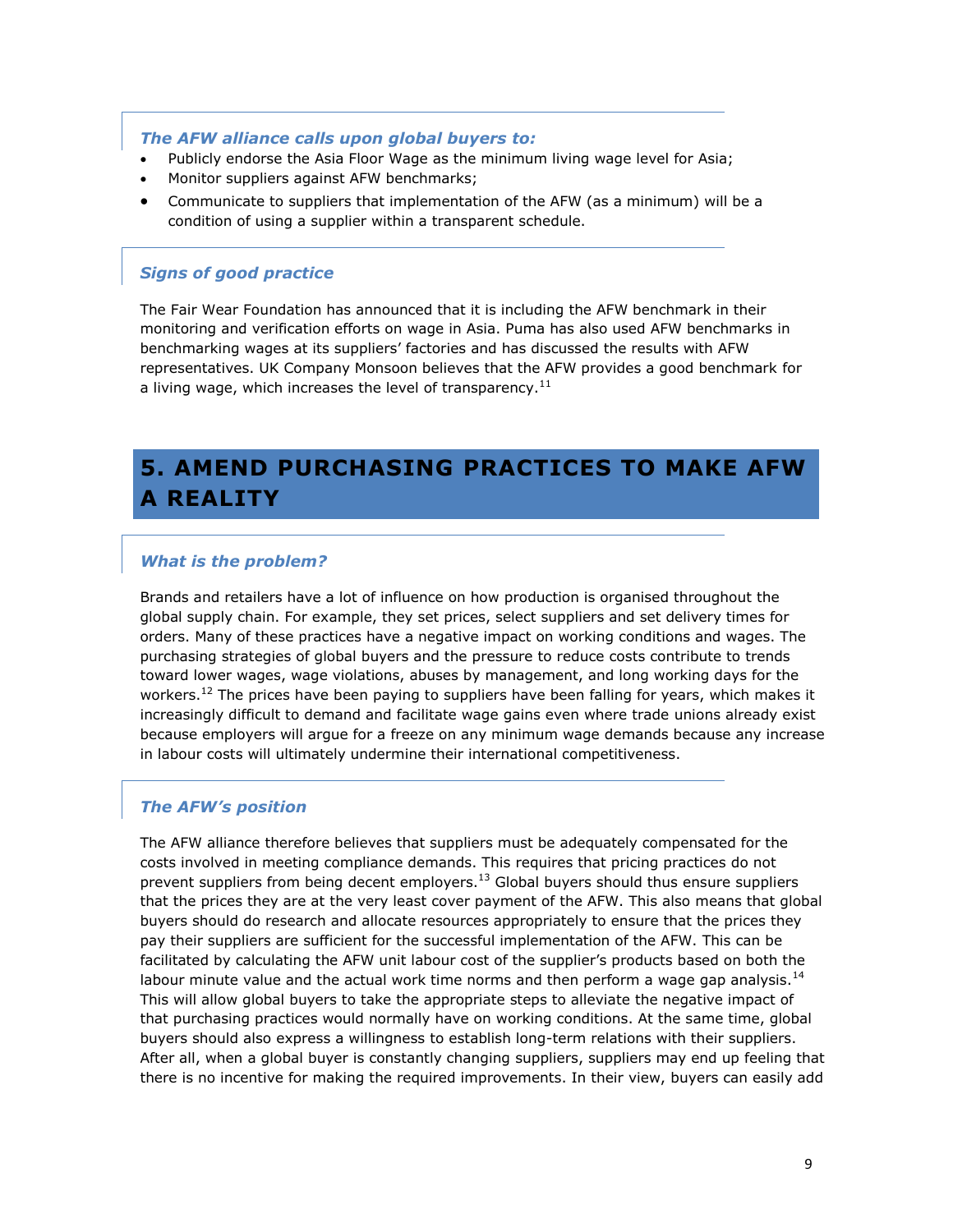a 'pass through' clause to their contracts with suppliers, thus contractually imposing wage increases.

#### *The AFW alliance calls upon global buyers to:*

- Recognise that purchasing practices and pricing policies have an impact on wages (and working conditions in general);
- Evaluate how purchasing practices need to be adjusted to make the payment of the AFW possible;
- Create incentives for the purchasing department as well as for suppliers to achieve the AFW.
- Make the payment of an AFW (as a minimum!) a key criterion when selecting suppliers along with the price, time and quality indicators;
- Establish stable, enduring relations with suppliers;
- Commit time and resources to calculate the labour costs of buyer's' merchandise to ensure that prices facilitate payment of AFW at the very least.

#### *Signs of good practice*

Marks & Spencer (M&S) has publicly stated that by 2015 prices paid to suppliers in Bangladesh, Sri Lanka and India will be 'adequate to pay a fair living wage'.<sup>15</sup> US Company Gap has collaborated with Women Working Worldwide to better understand how purchasing practices impact working conditions at suppliers.<sup>16</sup>

## <span id="page-9-0"></span>**6. CONDUCT "AFW-PILOT PROJECTS" INVOLVING SUPPLIERS AND AFW PARTNERS**

#### *What's the problem?*

Some buyers have argued that, while they agree in principle with the implementation of a living wage it is difficult to achieve in practical terms. For example, they argue that suppliers may be unwilling to collaborate or that it is difficult to design a mechanism that ensures that price increases will actually passed along to the workers.

#### *The AFW's position*

While implementation of a minimum living wage policy may encounter practical difficulties, a living wage is simply too important to ignore. Global buyers should not use practical difficulties as an excuse for disengagement. Instead, they should design programs through trial and error that create practical solutions to all possible hindrances. The AFW is open to conducting " AFW Pilot Projects" in supplier factories, with buyers and multi-stakeholder initiatives to practically test the implementation of a minimum living wage.

A credible project would be based on the following **guiding principles:**

- Involvement of AFW Alliance from the initial stage (see **recommendation 3**)
- Active involvement of AFW Alliance local partner in the country of the pilot project (see **recommendation 3**)
- Development of a framework that does not negatively impact workers' working conditions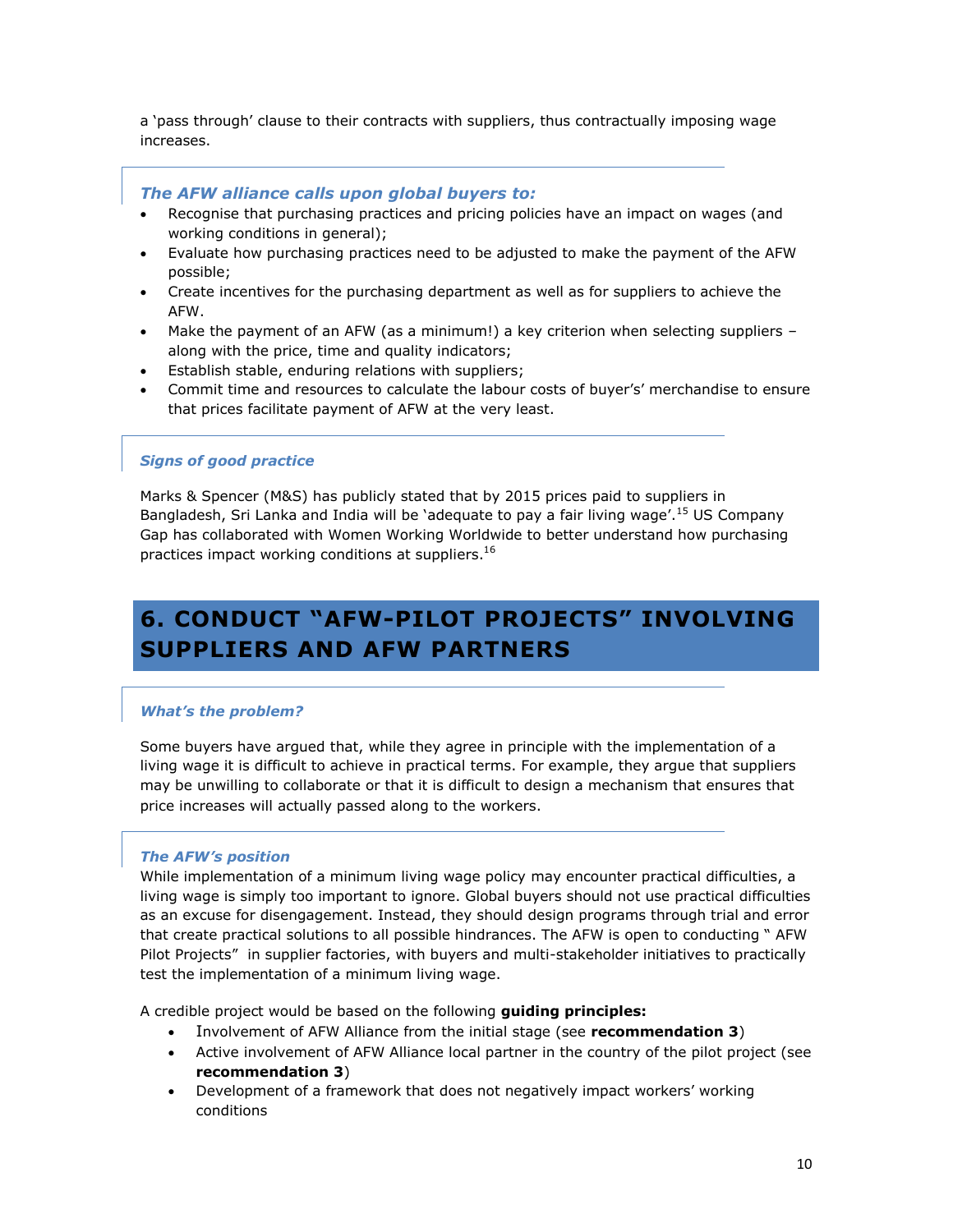- Prioritization of access to freedom of association and collective bargaining (see **recommendation 2**)
- Identification of the gaps between minimum wage, prevailing wage, AFW and uniondefined local living wage in the selected region (see **recommendation 5**)
- Calculation of the Unit Labour Cost needed to deliver Asia Floor Wage
- Commitment to delivery of Asia Floor Wage as an end goal
- Transparency in the operations of the pilot project (see also **recommendation 8**)
- Stages of evaluation built in to ensure that the guiding principles are being followed

#### *A note on productivity projects*

Some brands – mostly located in the UK – have initiated living wage (pilot) projects in supplier factories. Most of these studies focus on productivity increases as a way of achieving higher wages. The suggestion is that productivity gains lower unit costs, and that resulting savings can be passed along to increasing wages. The argument for improving working conditions is usually framed in business terms. While productivity increases may play a role, it should not be considered a panacea. In fact, these types of projects may actually have a negative impact on working conditions. For example, this may occur in cases based on bonus systems that encourage workers to work even harder, thus increasing already high stress levels. Moreover, it remains unclear how efficiency benefits will be utilised to improve wages (rather than simply boosting profits, for instance). Another problem is that these projects shift the responsibility of solving the problem of poverty wages to the manufacturer, which ignores the issue of (fair) pricing (see **recommendation 5**). Finally, while productivity strategies may play a role, it should give equal weight to other wage increase options such as collective bargaining, adjustment of the prices buyers pay or establishing framework agreements.

#### *The AFW alliance calls upon global buyers to:*

- Engage in pilot projects to find concrete ways to implement AFW;
- Involve AFW partners in the development, implementation and evaluation of pilot projects;
- Set clear targets on how the productivity projects will help improve wages.

#### *Signs of good practice*

Several companies – mostly ETI members – have completed pilot studies on wages at supplier level, most of which involve improving productivity. The AFW alliance and a German company are currently (2011) discussing the initiation of a pilot project on wages in a variety of supplier factories in three or four countries.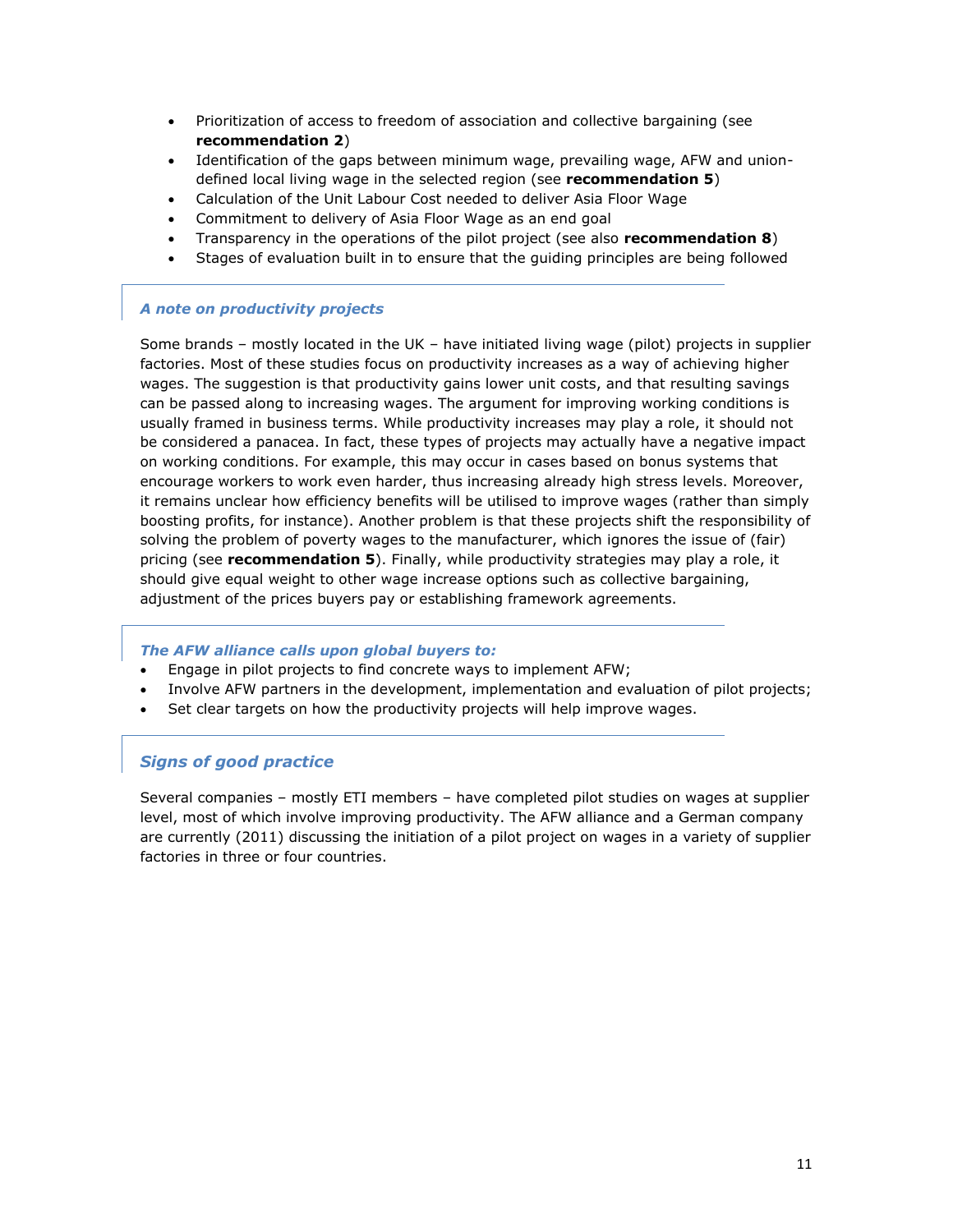## <span id="page-11-0"></span>**7. WRITE TO SOURCING COUNTRIES'S GOVERNMENTS TO ADVOCATE FOR THE AFW**

#### *What's the problem?*

Governments should ensure that minimum wages are set at a level that provides a living wage, and is regularly adjusted to sufficiently maintain the workers" purchasing power. However, governments often set the minimum wage below current poverty standards. They fear that any wage increases or stronger labour legislation will cause global buyers to pull out of the country, taking thousands of jobs with them. The threat of relocation as a result of the enactment of minimum wage legislation that would guarantee living wage standards are still perceived as a possible barrier to attracting global buyers. Furthermore, global buyers are often two-faced: on the one hand, they may commit to ethical standards, while, on the other, they may still be fervently lobbying governments – sometimes through business associations to keep wages as low as possible. The business sector meanwhile continues to argue that higher minimum wages will have a significantly negative impact on the current business climate and could eventually lead to redundancies, declines in investment or even relocation to a cheaper country.

#### *The AFW's position*

The AFW Alliance demands that global buyers insist that Asian governments adjust their garment industry wages to satisfy minimum living wage standards, with PPP\$475 as a current credible benchmark. Global buyers should let their dissatisfaction regarding current wage levels be known and furthermore clearly declare that wage increases will not lead to their relocation. They should also express support for any national minimum wage demand as an intermediary step towards reaching the AFW. Of course, public support for higher minimum wages should not prevent buyers from taking concrete steps towards implementing the AFW as noted above.

#### *The AFW alliance calls upon global buyers to:*

- Recognise that the legal minimum wage often fails to meet minimum living wage standards;
- State publicly that they will not relocate as a result of official minimum wage legislation that ensures a living wage and further convey this position to the governments that continue to set the minimum wage below living wage benchmarks.

#### *Signs of good practice*

In early 2010, a group of brands and retailers – including H&M, Levi"s and Tesco – sent a joint letter to the Bangladeshi government urging that it immediately increase the minimum wage and review it regularly. While this letter was not a public statement, it showed that major brands and retailers are capable of lobbying governments for higher wages and worker rights.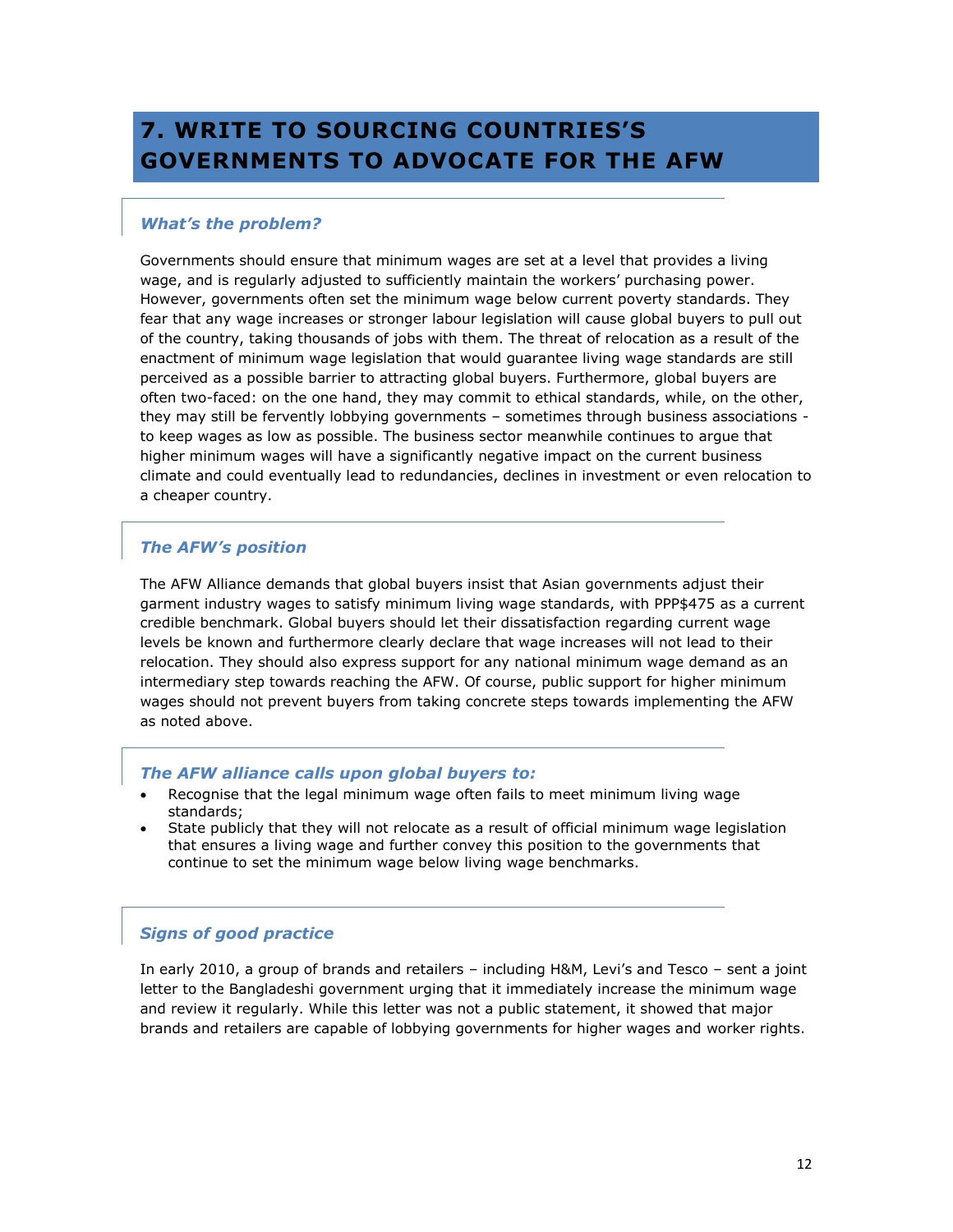## <span id="page-12-0"></span>**8. ACT IN A TRANSPARENT WAY**

#### *What's the problem?*

Transparency and accountability should be central to any credible corporate accountability program. There is, however, currently plenty of room for improvement in at least three areas.

- First, while many buyers make corporate accountability claims on their company websites, the information provided is often minimal and fairly unconvincing. Very few company reports offer any insight regarding their ambitions, efforts and actual progress on the achievement of a living wage.
- Second, most buyers do not disclose the location and names of their suppliers. Thus it is impossible for trade unionists, consumers and public institutions to actually figure out where their products are made. This veil of secrecy makes it difficult to link a buyer to the factories that make the clothes. It limits the abilities of unions to organise the workers employed by particular buyers, and makes it difficult to verify whether a particular company"s reports on working conditions are accurate.
- Third, social auditing results, even if they are based on input provided by the workers, remain a well-guarded secret to both the workers and their representatives. Finally, workers are often asked to collaborate on social auditing surveys, but are subsequently left in the dark about the results and any remediation efforts.

#### *The AFW's position*

In order to assess the buyer"s program on wages it needs to be transparently applied. After all, AFW campaign partners must be confident that all activities undertaken by buyers to implement the AFW are meaningful, identifiable and verifiable. This means that buyers should report on their programs and ambitions to achieve the AFW. Transparency also applies to the sourcing locations and names of suppliers.

#### *The AFW alliance calls upon global buyers to:*

- Publicly report on their programs and efforts toward achieving the AFW;
- Publicly report on the impact these programs have on achieving the AFW;
- Publicly disclose their supplier lists on an annual basis.

#### *Signs of good practice*

Nike, Puma and Levi"s, among a few others, have publicly disclosed the names and addresses of all of their suppliers. Nike has argued that disclosure of supply chains is a key to unlocking greater collaboration among brands and the creation of the incentives necessary for factories to turn their CR performance into a point of differentiation'.<sup>17</sup> Some UK brands, such as New Look, have provided detailed reports on their wage projects. $18$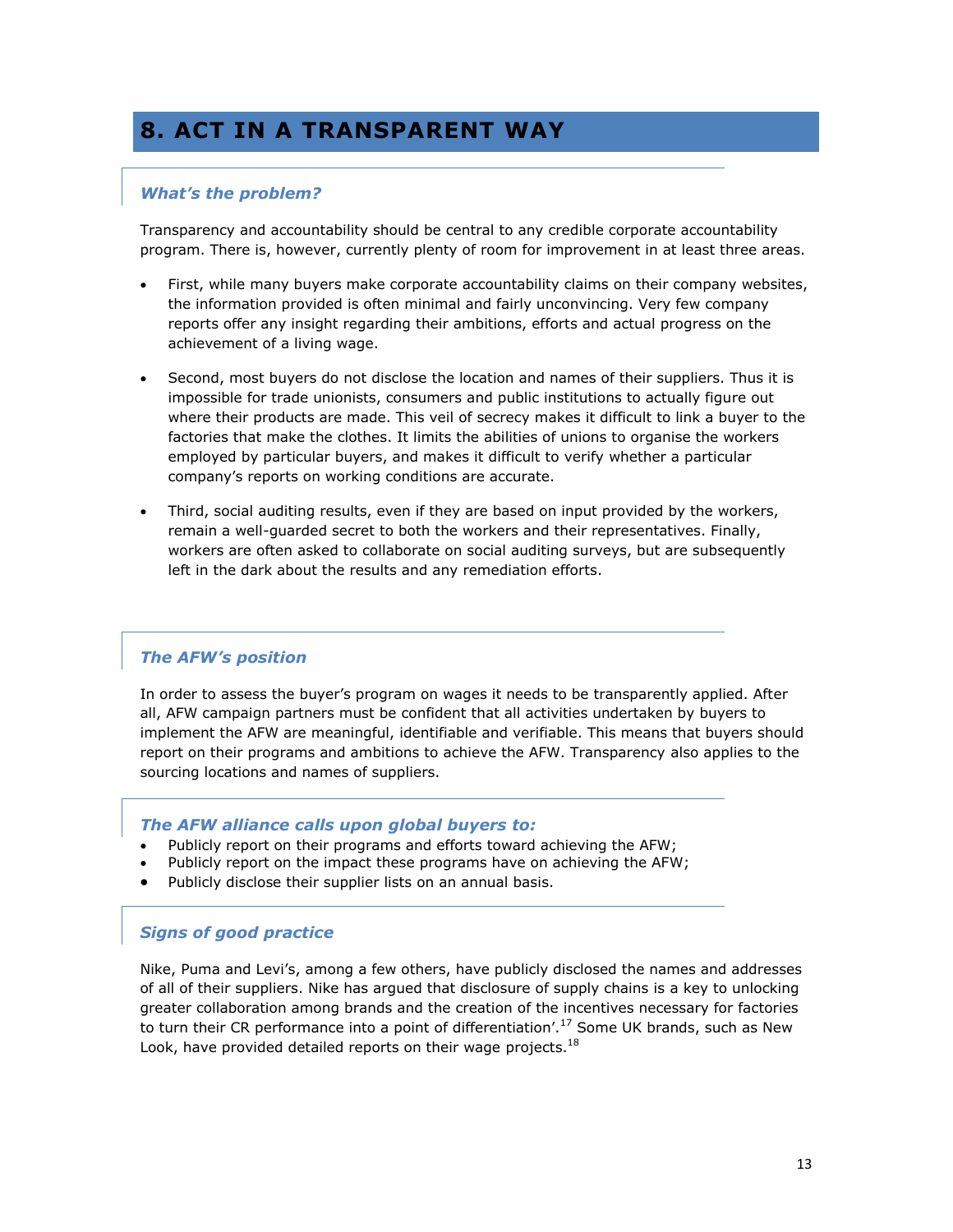## <span id="page-13-0"></span>**9. DO NOT WORK IN ISOLATION**

#### *What's the problem?*

Achieving a minimum living wage requires collaboration with various stakeholders such as trade unions and labour rights groups (see **recommendations 2 and 3**). It also requires collaborating with other corporations regarding assurances that working conditions meet decent standards. Many of the root causes of poverty wages remain difficult to address on a companyby-company basis because they require a sector-wide approach. Since most garment manufacturers supply several clients, collaboration with the buyers is often necessary to make any progress.

#### *The AFW's position*

The AFW alliance encourages global buyers to join together to discuss how the AFW can be achieved within shared supplier factories. Major brands often hire suppliers who supply over 60% of their product solely to one band. Furthermore, if 2 brands agree to approach suppliers where they each have 20% shares – that is already a 40% share. So, pilot projects are very much a possibility. While various forums can be used to achieve this kind of outcome, joining a multi-stakeholder initiative (MSI) can be a valuable step for companies in efforts to make progress on wage issues. MSIs require that companies, unions, and NGOs collaborate to promote improved labour practices through codes and monitoring. Multi-stakeholder code initiatives in the garment and related consumer products sectors include the ETI in the UK and the FWF in the Netherlands. These MSIs have adopted a living wage in their codes of conduct and create conditions for the sharing of best experiences, stimulate collaborative initiatives and are helpful in facilitating an open discussion on wages among different stakeholders. Moreover, MSIs bring various brands together, which, when combined, represent a critical mass that can apply a certain amount of leverage over suppliers.

#### *A note on anti-trust legislation*

Some buyers have rejected the demand for a living wage because they are afraid that it constitutes a breach of anti-trust or competition laws. Any action between buyers that might have a negative impact on consumer prices or restrict completion would be considered legally implausible. There are no known cases involving corporate accountability activities that have actually led to any legal cases pursued by anti-trust authorities against any involved companies, but it is often used as an argument why certain steps – such as information involving price sharing among buyers – are out of question. The AFW alliance, however, believes that solutions to these problems are possible. Multi-stakeholder initiatives like the FWF or ETI can play a role in resolving this issue.

#### *The AFW Alliance calls upon global buyers to:*

- Express a willingness to explore possibilities for collaborative programs with other buyers to achieve the AFW, such as identifying suppliers in which participating buyers collectively control more than 75% of production on a regular basis;
- Join a multi-stakeholder initiative that endorses a living wage standard in its code of conduct to foster new ideas and best practices among global buyers.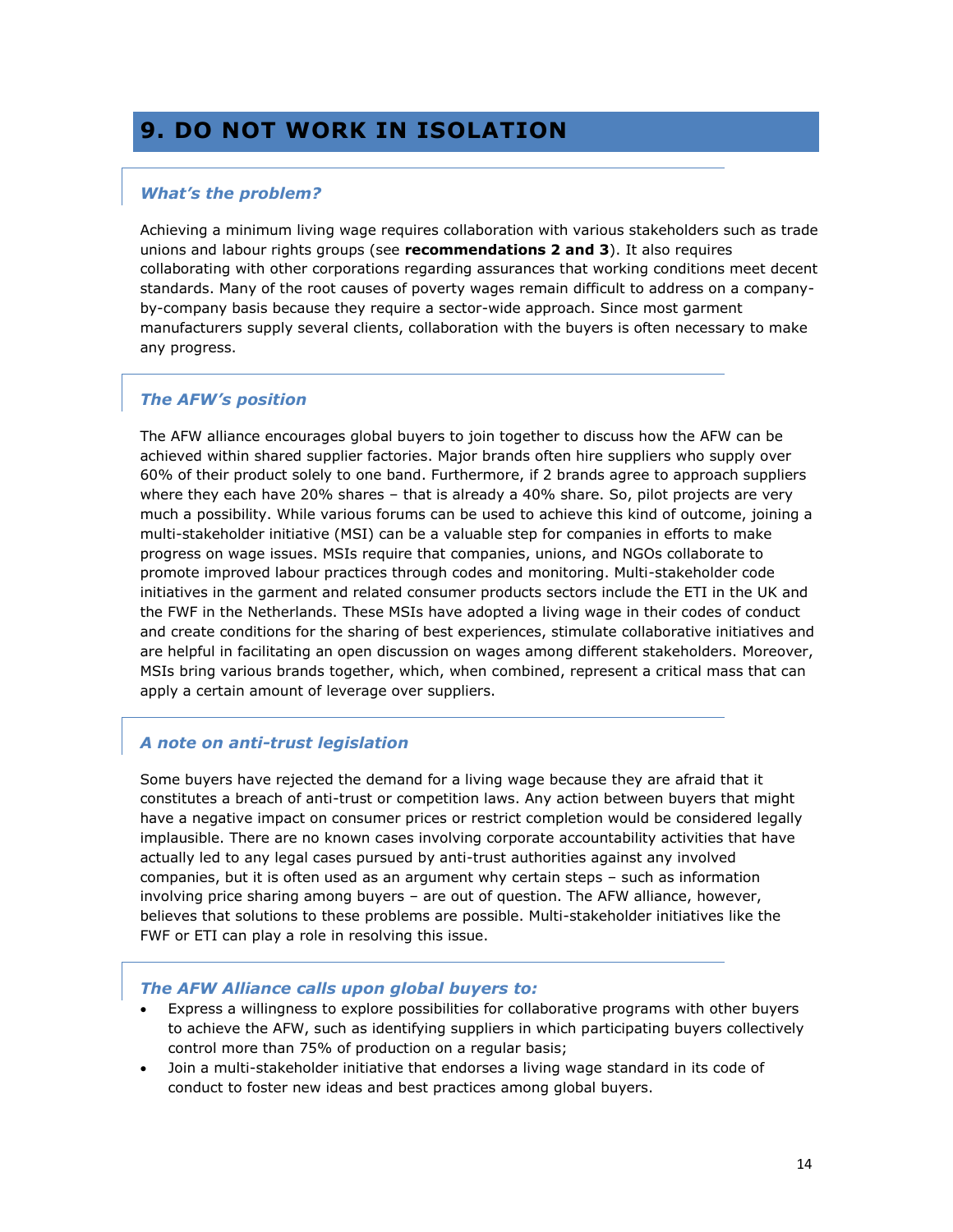#### *Signs of good practice*

Multi-stakeholder initiatives such as the ETI or FWF provide a forum for innovative partnerships between businesses, trade unions and NGOs. These initiatives encourage members to work with suppliers to improve wages and reduce working hours. The ETI, for example, has initiated a collaborative project to test a new approach to increasing wages with a group of Bangladeshi suppliers that produces for member companies. $^{19}$ 

## <span id="page-14-0"></span>**10. PRESENT A ROAD MAP WITH A CONCRETE TIMELINE FOR THE ACHIEVEMENT OF THE AFW**

#### *What's the problem?*

The lack of a comprehensive approach regarding the implementation of a living wage remains an obstacle to progress. Some companies have already adopted a living wage standard within their codes of conduct, but, unfortunately, very few global buyers have come up with any comprehensive plan involving the implementation of a living wage among their suppliers. Some companies have initiated efforts to tackle the wage issue (beyond the mere monitoring of minimum wage compliance), but there is seldom a clearly articulated goal to make a living wage a reality for garment workers within a reasonable period of time. Other cases reveal that buyers have promised they are working on the issue but remain very vague (non-transparent) about the content of these programs.

#### *The AFW's position*

The AFW alliance wants buyers to express their ambitions regarding the achievement of the AFW clearly and show what steps they have taken in this regard. The AFW suggests that each buyer come up with its own plan, strategy, or road map to achieve the AFW within a certain time period. Of course, timelines may vary depending on various factors, including the particular activity, country or supplier in question. A road map detailing various steps, time periods, pilot studies, etc. but should, eventually, results in wages that meet AFW benchmarks.

#### *The AFW Alliance calls upon global buyers to:*

- Develop a comprehensive road map for implementing the AFW;
- Set a clear target for the number of factories that need to achieve the AFW benchmark within a five-year and within a ten-year period.

#### *Signs of good practice*

M&S has expressed its intention to develop living wages for its factories in Bangladesh, Sri Lanka and India.<sup>20</sup> It has been involved in a pilot project on productivity and wages for the past few years, but has expressed its ambition of achieving a living wage in its factories in these countries by 2015. The Swiss company Coop has shown detailed wage calculations for some of its suppliers that produce for its bio/fair trade cotton line.